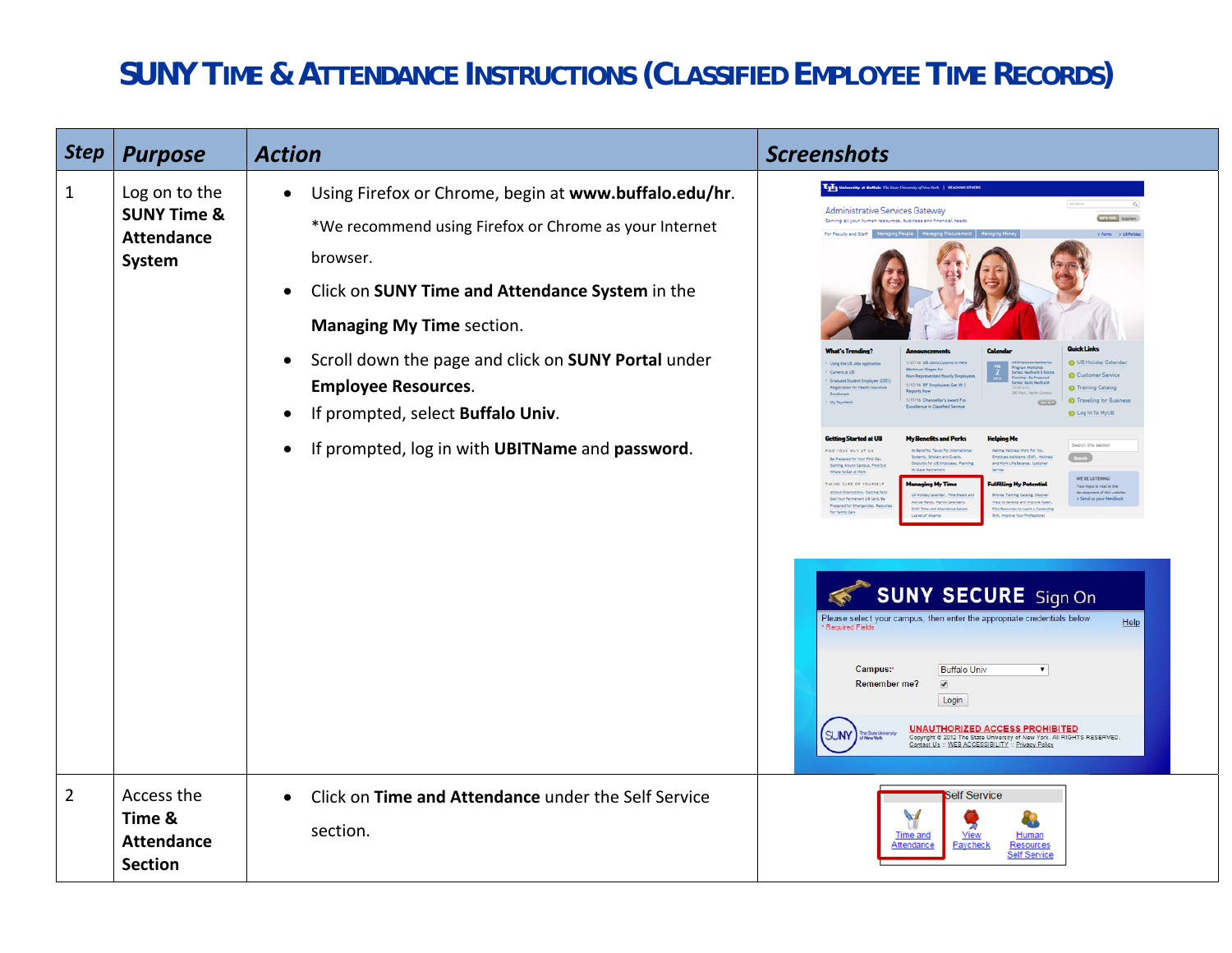| <b>Step</b> | <b>Purpose</b>                                             | <b>Action</b>                                                                                                                                                                                                                                                                                                                             | <b>Screenshots</b>                                                                                                                                                                                                           |
|-------------|------------------------------------------------------------|-------------------------------------------------------------------------------------------------------------------------------------------------------------------------------------------------------------------------------------------------------------------------------------------------------------------------------------------|------------------------------------------------------------------------------------------------------------------------------------------------------------------------------------------------------------------------------|
| 3           | Select your<br><b>Current</b><br><b>Employment</b><br>Role | Verify that your current Employment Role is selected.<br>Or, select the radio button for your current<br>$\circ$<br><b>Employment Role.</b><br><b>Click Time and Attendance.</b>                                                                                                                                                          | <b>Employment Roles</b><br><b>Role Type</b><br>Status<br><b>Regular State Employee</b><br>Current<br>Student Assistant State Employee<br>History<br>Graduate Student State Employee<br>History<br><b>Time and Attendance</b> |
| 4           | Select<br><b>Accrual</b><br><b>Period</b>                  | Under the Accrual Period section, click the drop-down to<br>$\bullet$<br>select the correct period.<br><b>Click Change Period.</b>                                                                                                                                                                                                        | <b>Accrual Period</b><br><b>Change Period</b><br>26 ~ Mar 10 -23, 2016 ~ Working.                                                                                                                                            |
| 5           | Submit Time<br><b>Off Requests</b>                         | All time off for Classified employees must be requested<br>$\bullet$<br>using the Request Time Off feature in this system.<br>To learn how to use the Request Time Off feature, view<br>the training module on the SUNY Time and Attendance<br>webpage.<br>Any approved Time Off Requests will automatically<br>appear on your timesheet. | <b>Time and Attendance Record for</b><br>Angela<br>Work Schedule<br>Time Record   History   Request Time Off                                                                                                                 |